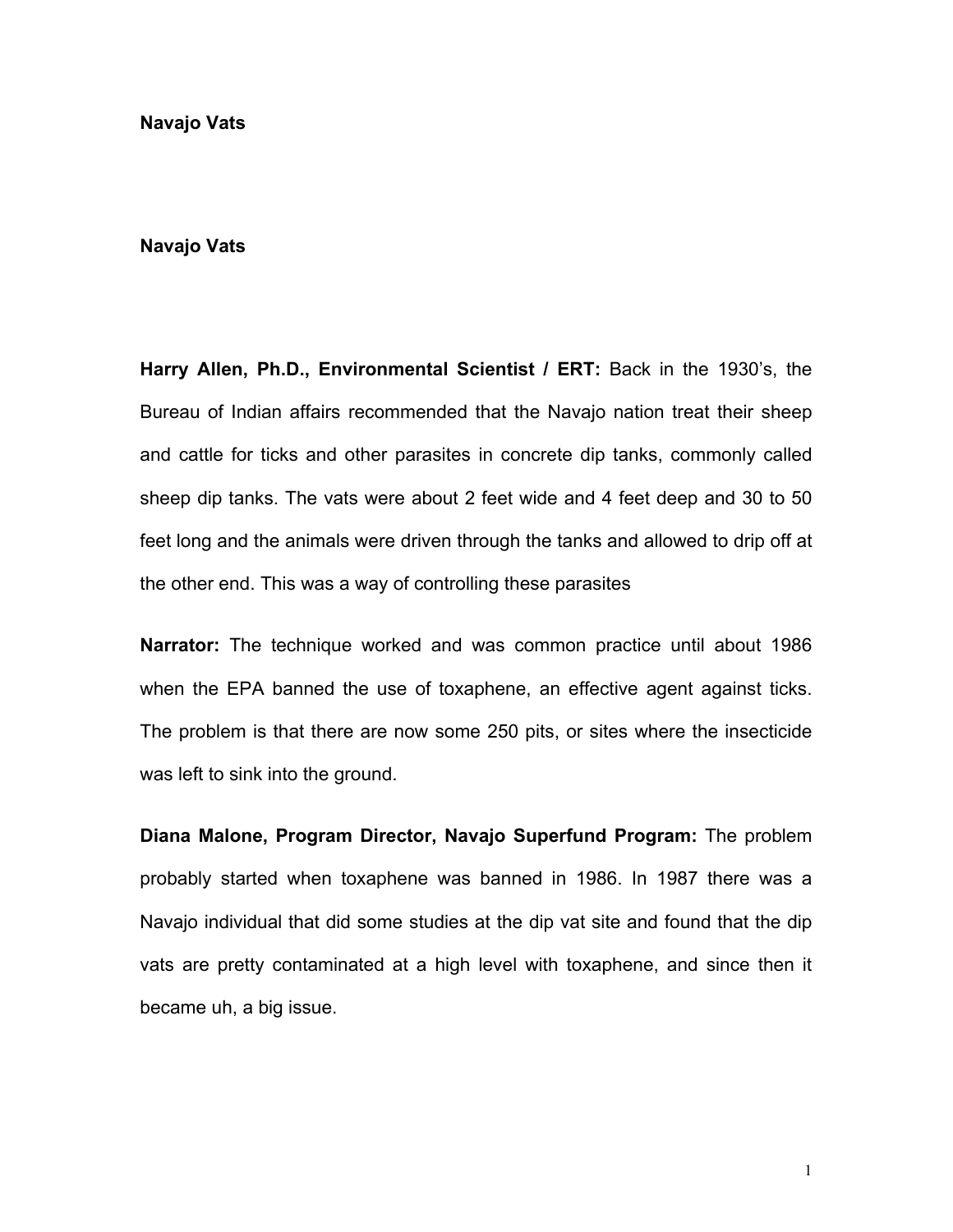**Harry Allen, Ph.D., Environmental Scientist / ERT:** Roughly 20,000 gallons of this toxaphene solution were placed into the tank and the animals were driven through. Every day that uh tank was emptied and uh, refilled. And the toxaphene con-, uh contaminated liquid was pumped out of the tanks and onto the ground, usually into a pit, uh, sometimes into a ditch. But uh as a result since the material does not degrade very well under the conditions of dryness that you have out here, the toxaphene lay in the ground for many, many years.

**Narrator:** Acting on the problem, the Navajo Superfund office contacted the U.S. EPA's Region IX. Having had experience with similar soil treatment studies, Region IV contacted the Environmental Response Team, and together they settled on an approach.

**Robert Mandel, On Scene Coordinator, US EPA Region IX:** Well in terms of looking at the, at the types of sites and the problems, uh, we decided to get the ERT involved early on because they could provide uh, a lot of assistance to us in terms of the treatability studies and they could also help design uh systems that would be appropriate for use at the Navajo Nation.

**Harry Allen, Ph.D., Environmental Scientist / ERT:** We had heard that bioremediation, using bacteria to degrade this toxaphene in the soil was an effective way of dealing with this uh, this problem. So we embarked on a, laboratory scale studies which would demonstrate toxaphene degradation. We believe the results of our toxaphene degradation laboratory work gave us enough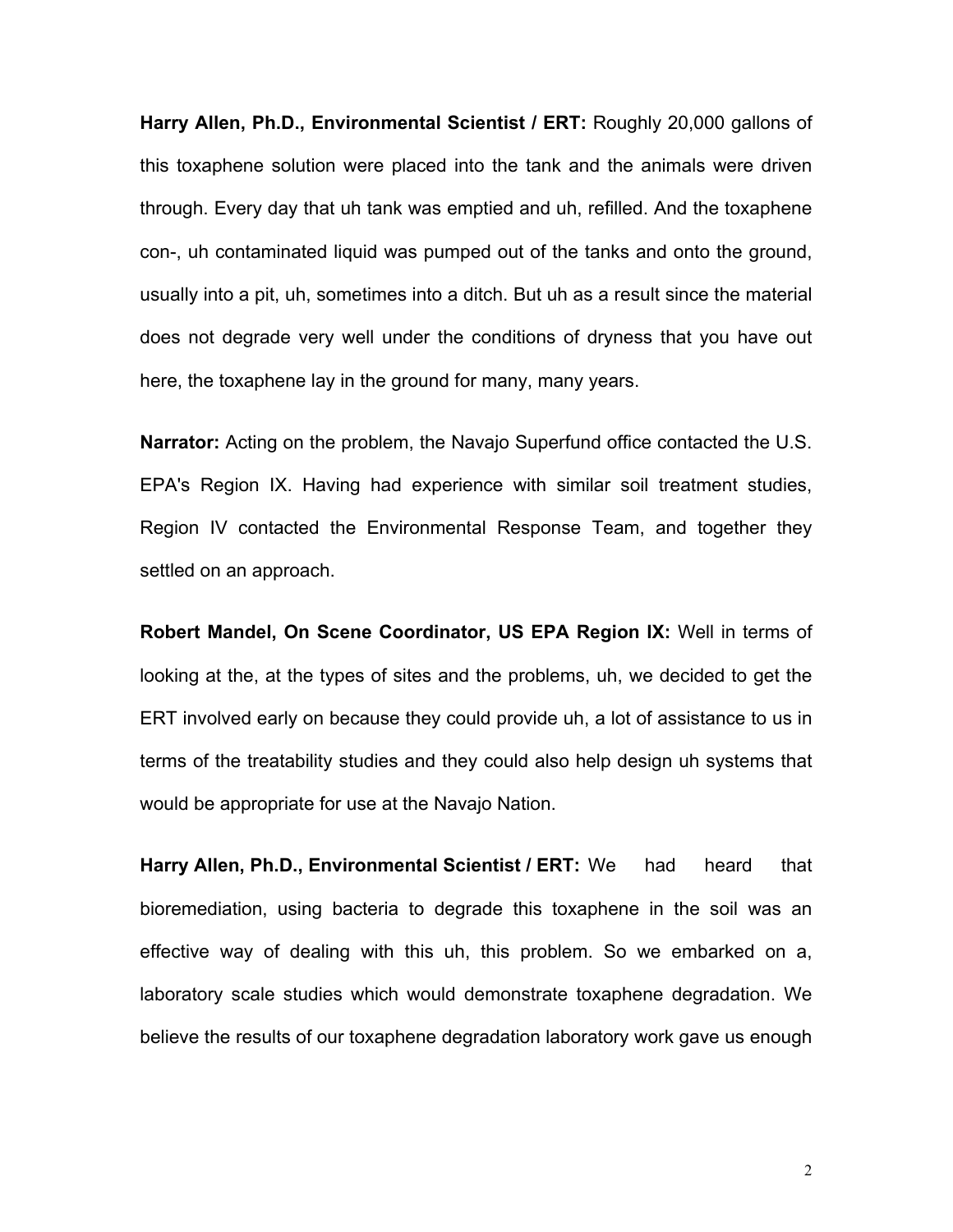of a positive chance of success, that we decided to come out and begin this fieldwork.

**Narrator:** Two sites were chosen for the field experiment; Nazleny and Whippoorwill. Because of the remote location of the sites spread throughout the reservation, the treatment solution needed to be one which did not require a lot of special equipment or manpower. One practical advantage of bioremediation is that the bacteria does all the work as long as the proper conditions exist.

**Harry Allen, Ph.D., Environmental Scientist / ERT:** The toxaphene pesticide that we're dealing with is a chlorinated camphor material. Uh, researchers have found that, that in order to degrade a chlorinated material, the first step necessary is to de-chlorinate it. And uh, that's best, that best takes place under anaerobic conditions, which is bacteria acting without oxygen present.

**Narrator:** To facilitate the test pits were dug in the nearby soil to accommodate 4 large plastic tanks. Two of the tanks were controls for the experiments where no amendments to the contaminated soil would be added. The remaining 2 tanks hold a mixture of the contaminated soil and 10% by weight of manure, [blood meal], and limestone. The addition of these fertilizers increases biological activity which quickly consumes any oxygen present. To further limit the amount of oxygen and to enhance the anaerobic conditions, water is added until the level is 3 to 6 inches above the soil. Water will also be added to the control tanks. In lab tests toxaphene was degraded by up to 80% using this anaerobic method. For a

3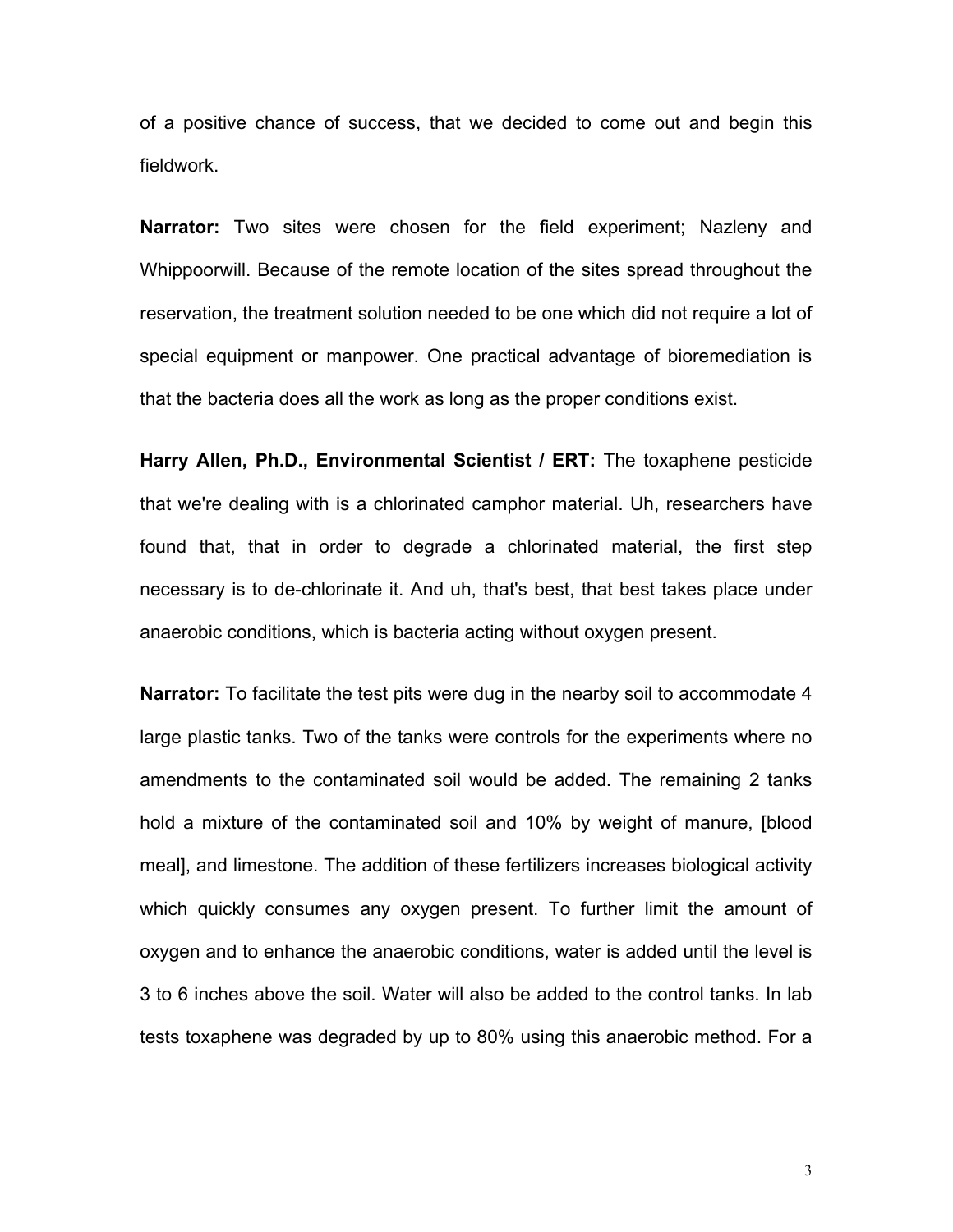period of 3 months the mixture will be left to ferment. In that time sampling will be the only site activity performed.

**Harry Allen, Ph.D., Environmental Scientist / ERT:** We sampled after 30 and 60 days and this is the 110<sup>th</sup> day of this project. The final round of sampling of the anaerobic chambers is being conducted today. The preliminary evidence indicates that we are getting excellent toxaphene degradation so we expect the  $2<sup>nd</sup>$  phase, which will be the aerobic phase to uh, to put the icing on the cake, so to speak.

**Narrator:** During the aerobic phase the mixture is removed from the tanks and is spread out within specially designed treatment beds. Here the soil will be exposed to air and the degradation process allowed to continue.

**Harry Allen, Ph.D., Environmental Scientist / ERT:** This contaminated soil will then be covered with a uh, a geo-textile covering and hay, an irrigation system will be installed and the whole thing will be covered with a nylon net to protect it from blowing away. Each chamber will be, be further protected by a uh, little roof or building which will be covered by a sun guard-type fabric to help prevent further excess evaporation.

**Narrator:** Ultimately only time will tell if the efforts undertaken here have been a success.

**Robert Mandel, On Scene Coordinator, US EPA Region IX:** Where we hope this is leading is that at, at the end of this uh, this study period we'll have some

4